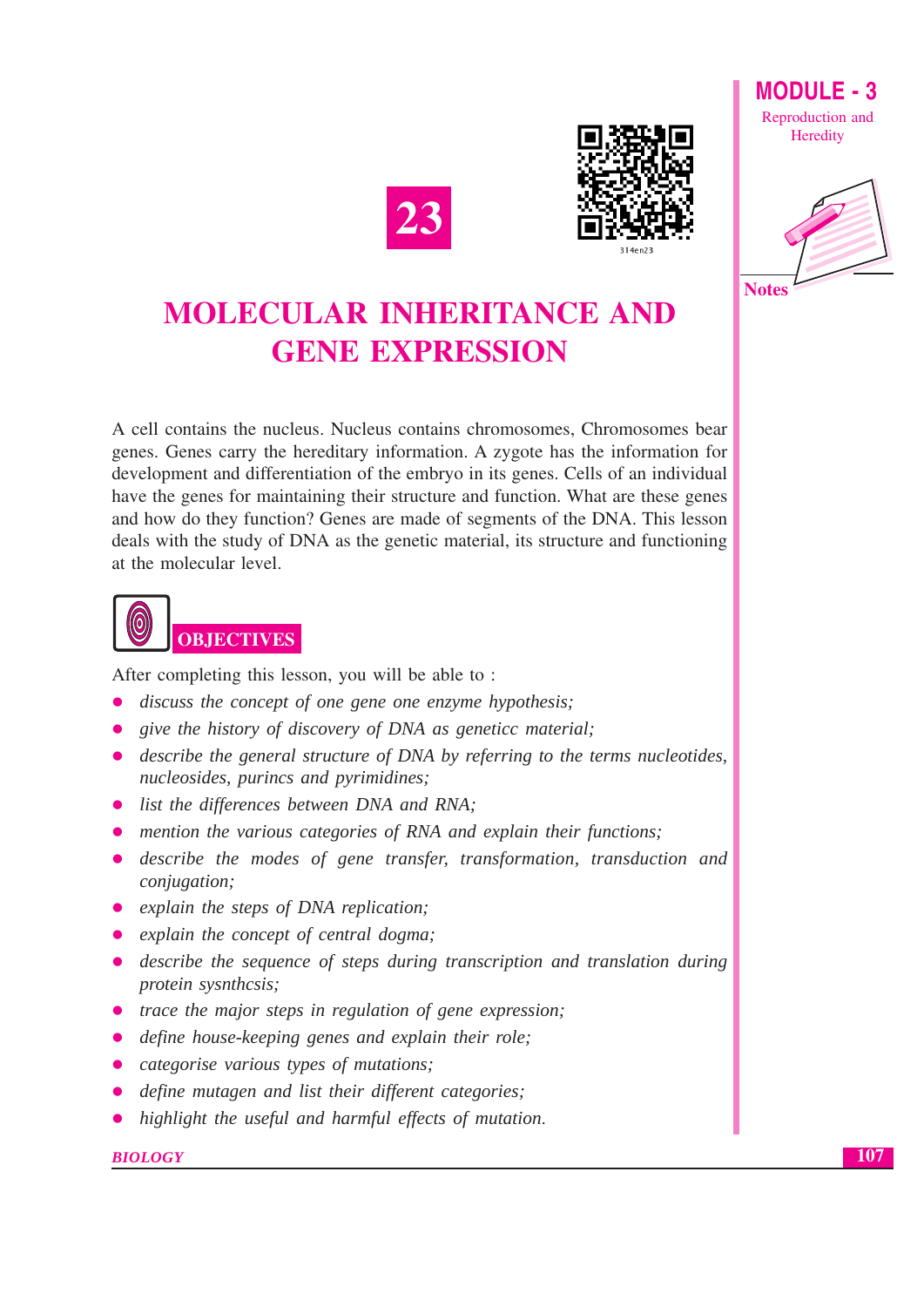

23.1 THE CONCEPT OF THE ONE GENE ONE ENZYME HYPOTHESIS

The British biochemist and physician Archibald Garrod had mentioned in his book named "Inborn errors of metabolism" that there are inherited genetic disorders such as phenylketonuria and alkaptonuria which are caused by the absence of particular enzymes. Beadle and Tatum working with the mutants of the fungus Neurospora showed that the absence of a gene in a mutant leads to absence of an enzyme in a metabolic pathway (chain of biochemical reactions) midway. Thus was proposed that one gene was responsible for the production of one enzyme and this was called the **one gene one enzyme hypothesis**. Later, it was found that an enzyme (a protein) may be made of more than one polypeptide and one gene controlled production of one polypeptide (chain of amino acids in a protein).

In the following sections you will learn about the nature of the genetic material, DNA, and its role in the synthesis of proteins. You will also learn about gene mutation because of which a normal protein is not manufactured in the body and results in genetic disorders.

## 23.2 DISCOVERY OF DNA AS THE GENETIC (HEREDITARY) **MATERIAL**

That genes, located on chromosomes, are the hereditary material was known to scientists in the early twentieth century. That genes are segments of DNA became evident from the work of Griffith on **bacterial transformation.** 

### **Bacterial transformation**

The bacterium Streptococcus pneumoniae when grown in the lab forms smooth colonies and when injected into mice kill them. A mutant of this bacterium forms rough colonies and is harmless to mice. In 1928, Frederick Griffith found that if the smooth virulent form of Streptococcus is killed and mixed with the harmless *rough* form of *Streptococcus* the latter becomes virulent (killer). This change (or transformation) of the bacteria from harmless to virulent is termed **bacterial** transformation. (Fig. 23.1).

In 1944, Avery, Mcleod and McCarty extracted DNA from the virulent smooth Streptococcus and mixed it with the non-virulent rough variety. The non-rough variety became virulent and had a smooth coat. This did not happen when DNA of the virulent form was digested with the enzyme DNase and then mixed. Thus it became clear that DNA was the transforming principle.

Later Hershey and Chase in 1952 used  $T_2$  bacteriophage, a virus which infects bacteria for their experiments. They labelled the protein coat of the virus with radioactive isotope of sulphur <sup>35</sup>S. When the virus was introduced into the bacteria, no radioactivity was found inside the bacteria as the viral coat was left outside. When they labelled viral DNA with  ${}^{52}P_{32}$  or radioactive phosphorus, radioactivity was found inside the bacteria. It bacame clear that new generations of the virus were reproduced inside bacteria because of viral DNA (Fig. 23.2).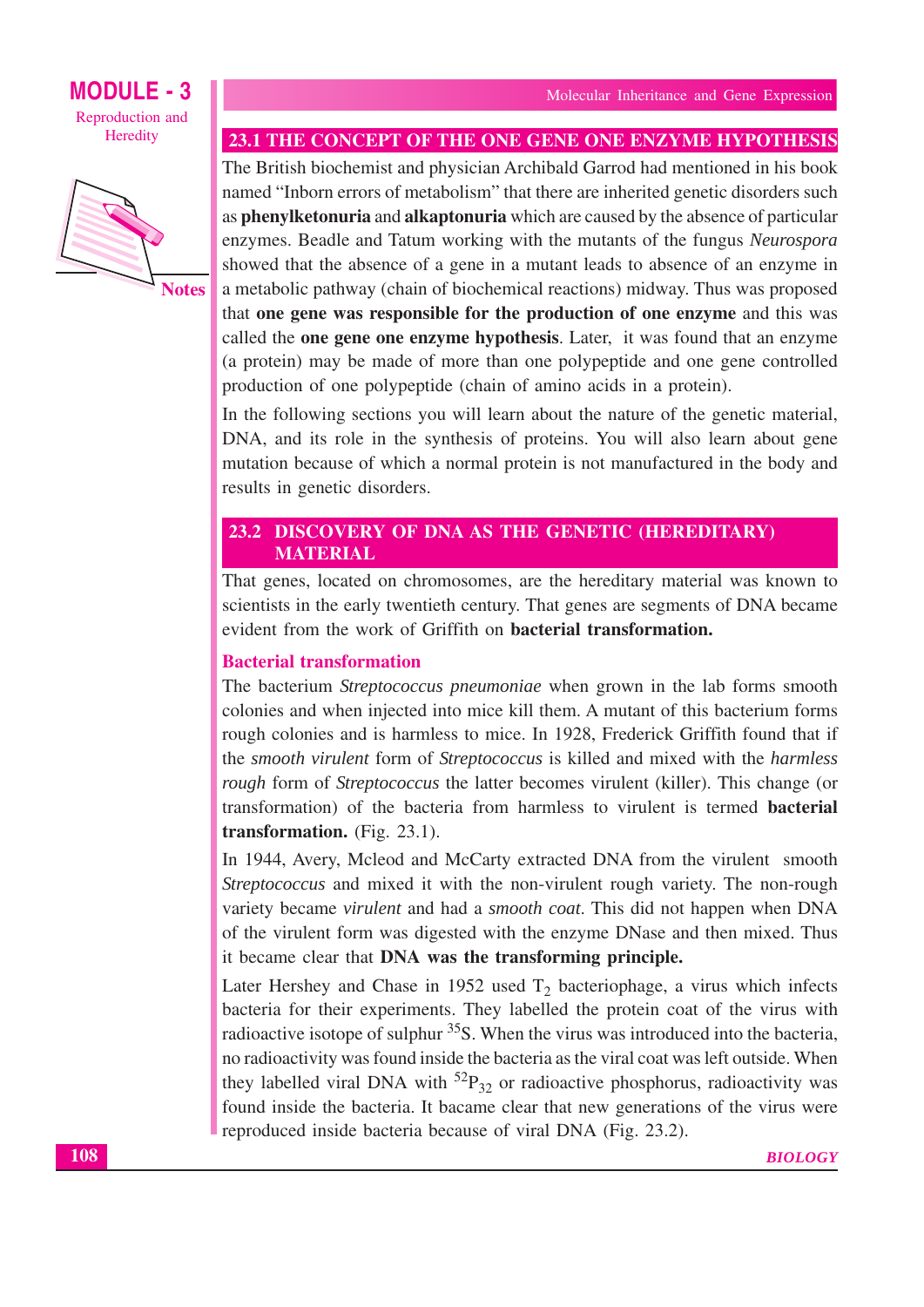

Fig. 23.1 Griffith's bacterial transformation experiment.

These experiments confirmed that DNA is the genetic material and genes are made of Deoxyribonucleic Acid or DNA.

## 23.3 STRUCTURE OF DNA, THE GENETIC (HEREDITARY) MATERIAL

### 23.3.1 Chemical nature of DNA or Deoxyribonucleic acid

DNA is a polynucleotide, a macromolecule (macro  $=$  large) made of units called nucleotides.

Each nucleotide consists of three subunits.

- a pentose (5 carbon) sugar called deoxyribose  $(i)$
- (ii) 4 nitrogenous bases Adenine (A), and Guanine (G) are purine bases and Thymine (T) and Cytosine (C) are pyrimidine bases
- (iii) a phosphate group  $(PO<sub>A</sub>)$  positioned on the sugar (Fig. 23.3)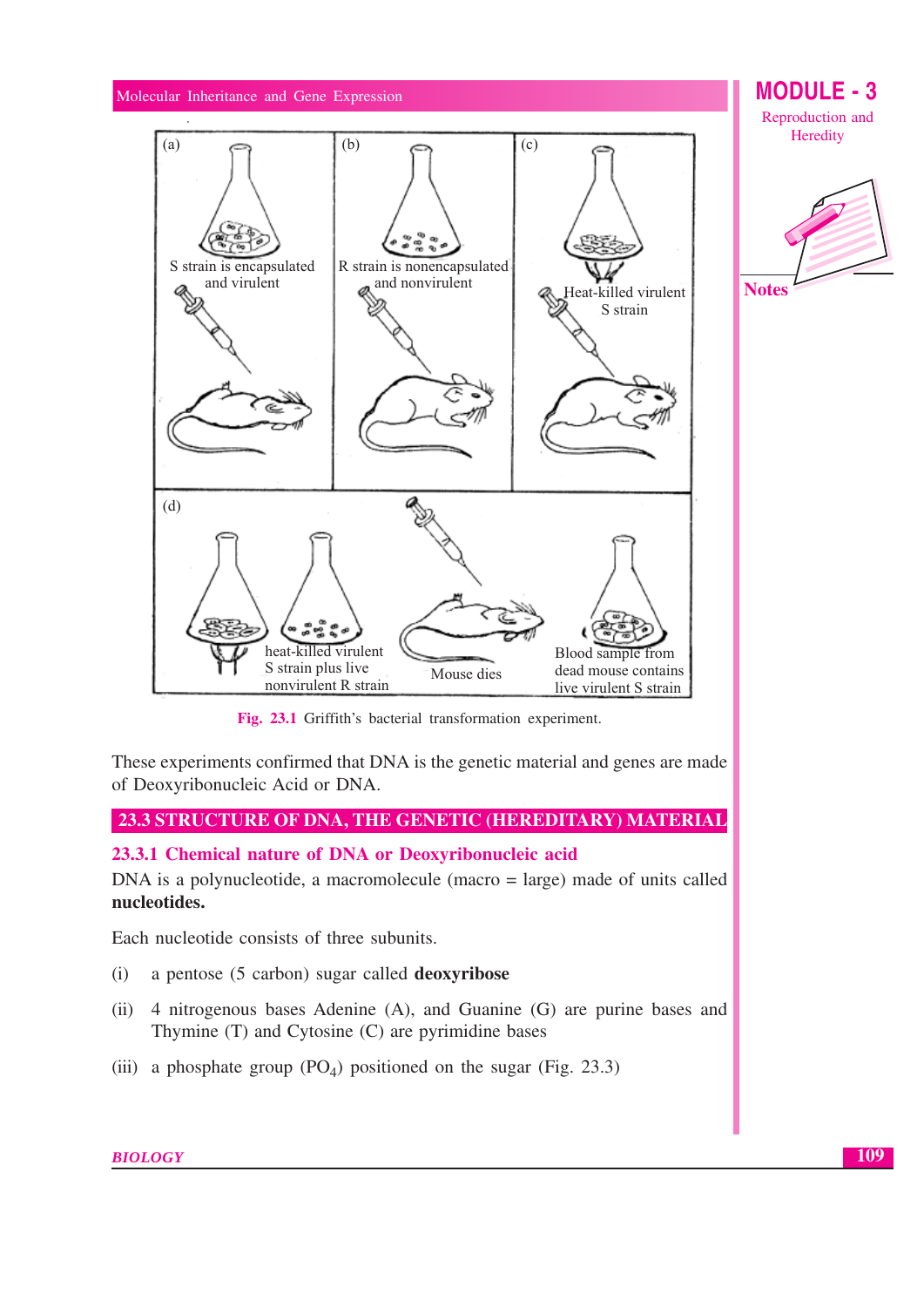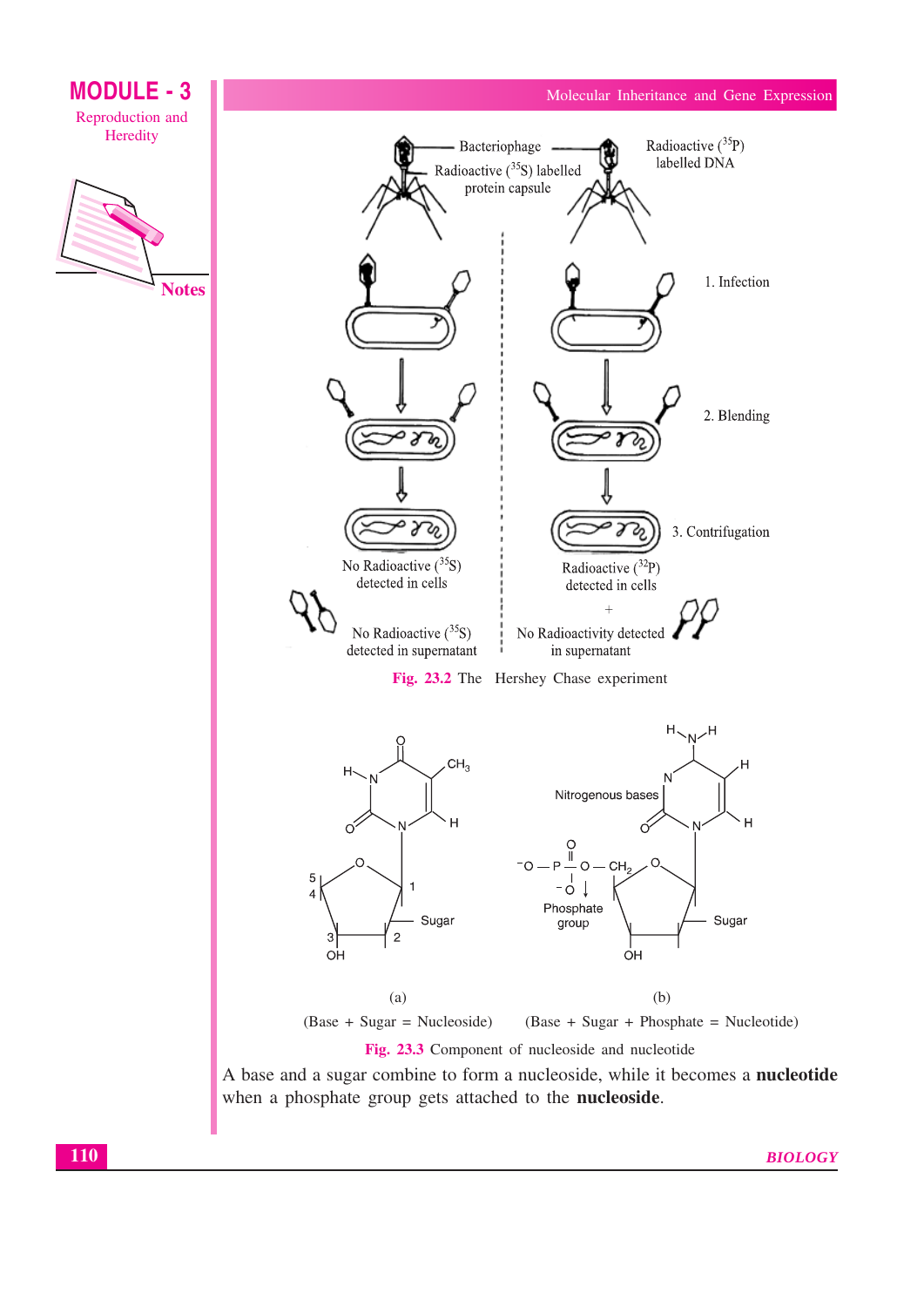Base + sugar = nucleoside

Base + sugar + Phosphate = nucleotide

So there are four nucleotides in DNA formed of sugar and nitrogenous base and phosphate.

#### **Chargaff's rule**

The four nucleotides are not present in equal amounts in a DNA molecule. But the amount of purines  $(A + G)$  and that of pyrimidines  $(T + C)$  is always equal. In other words,  $A = T$  and  $G = C$ . This is called Chargaff's rule.

#### 23.3.2 Physical structure of DNA– The DNA double helix

A DNA molecule is **three dimensional** and made of **two strands** helically coiled around each other. Franklin and Wilkins first showed through X-ray diffraction studies of DNA that it is a double helix.

In 1953, James Watson and Francis Crick were awarded the Nobel Prize for working out the structure of DNA.

According to the Watson and Crick model

- DNA molecule is a **double helix** consisting of two strands of DNA
- The arrangement of the two strands is **antiparallel**, which means that the sequence of nucleotides goes up in 5' to 3' direction in one strand and other strand comes down in  $3'$  to  $5'$  direction. (3' and  $5'$  refer to the carbon atom to which the phosphate group is attached) see Fig. 23.4.



Reproduction and Heredity

**MODULE - 3** 



111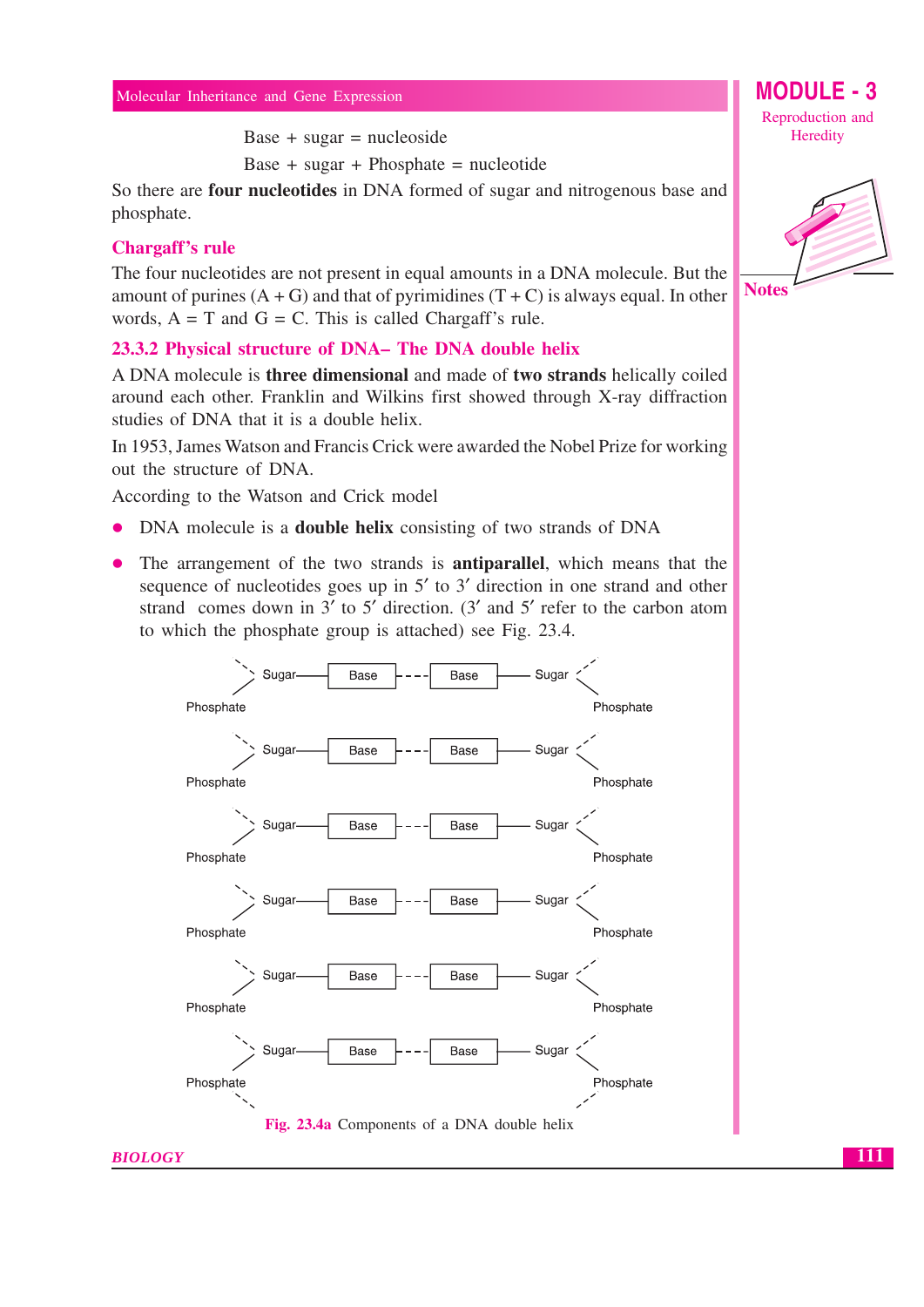



#### Fig. 23.4b-c DNA double helix

- The backbone of the helix is made of sugar and phosphate. Nitrogenous bases are linked to the sugar. (Fig. 23.4a and 23.4b)
- The bases of the two strands are linked by hydrogen bonds.
- Base pairing is very specific as per Chargaff's rule. Adenine, a purine base always pairs with thymine, a pyrimdine base. The purine base Guanine pairs with the pyrimidine, Cytosine. These pairs of bases are called **complementary bases.**

There are two hydrogen bonds between A and T and three hydrogen bonds between G and C. A and T are complementary bases and so are G and C.

In the DNA helix, a complete helical turn occurs after 3.4 nm (or 34Å). This complete turn encloses 10 base pairs. Each base pair lies 0.34 nm (3.4 Å) apart. The diameter of the double helical DNA molecule is 2.0 nm (Fig. 23.4c).

Watson and Crick model explains well how the two strands of a DNA molecule may separate at replication and transcription and then rewind.

The hereditary material must be capable of (i) replication (ii) storage of information (iii) transmission of information (iv) expression of information and (v) regulation of gene expression.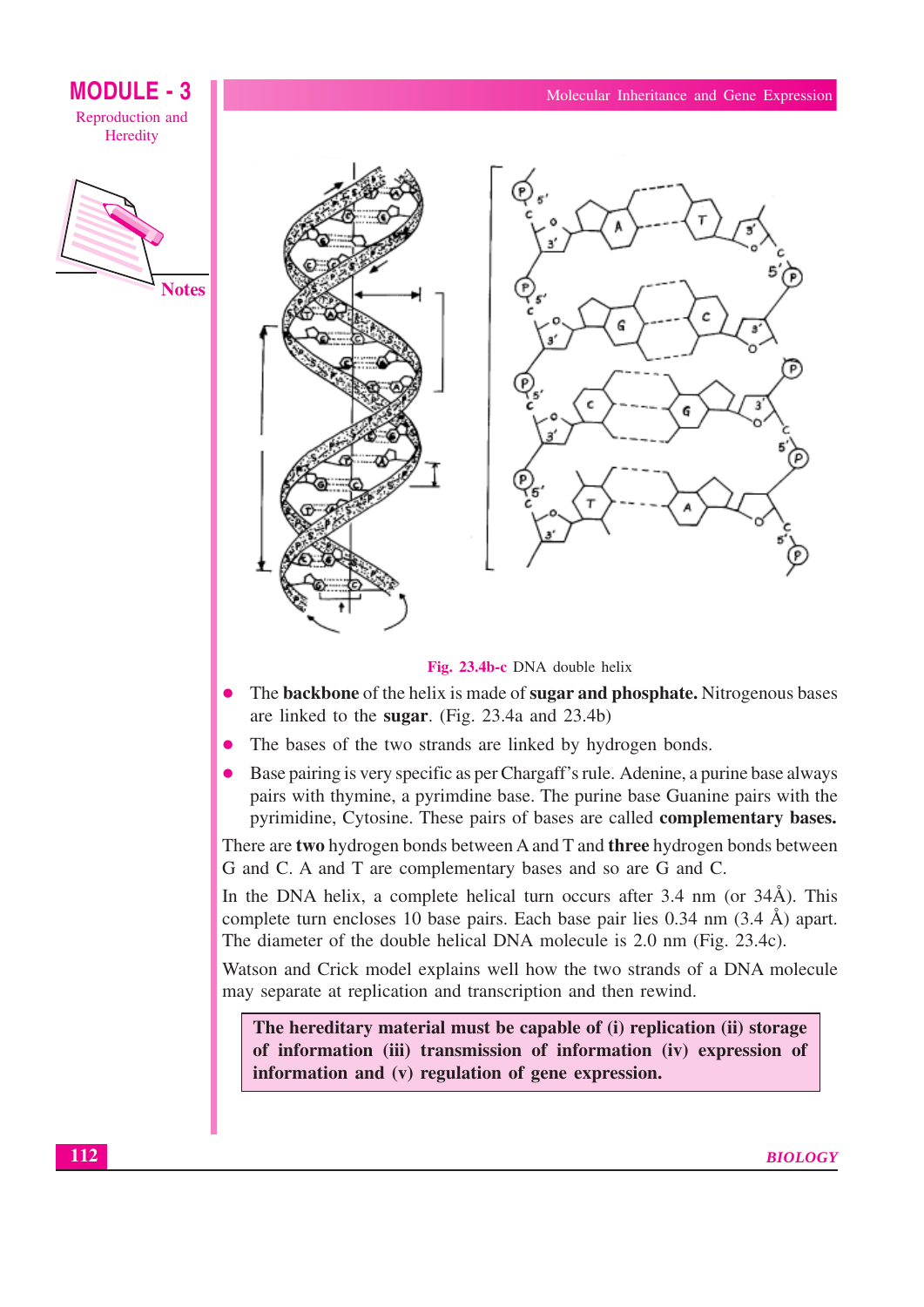#### Packaging of DNA in Eukaryotic chromosome

In the bacteria (prokaryotes), only one double stranded DNA molecule constitutes the chromosome. Eukaryotes have many chromosomes and also many genes. One chromosome, however, is made up of one long double stranded DNA molecule. So how does this long molecule get accommodated in the chromosome seen as small mircoscopic entities during cell division? Fig. 23.5 shows how a long DNA molecule is packaged.



**MODULE - 3** Reproduction and

Heredity



Fig. 23.5 Packaging of the DNA molecule.

- At intervals DNA molecule is coiled around a "core particle" which is an  $\bullet$ octamer, that is made of 8 histone proteins forming a ball like structure.
- Each core particle with DNA around it is called a **nucleosome**. Under the electron microscope the eukaryotic chromosome looks like a string of beads (string being the DNA molecule and beads the nucleosomes).
- The string is then coiled to form a **solenoid** and the solenoid is coiled again (supercoiling) ultimately to form the chromosome.
- In this way the long DNA molecule becomes thicker and thicker and shorter  $\bullet$ and shorter as shown in the figure.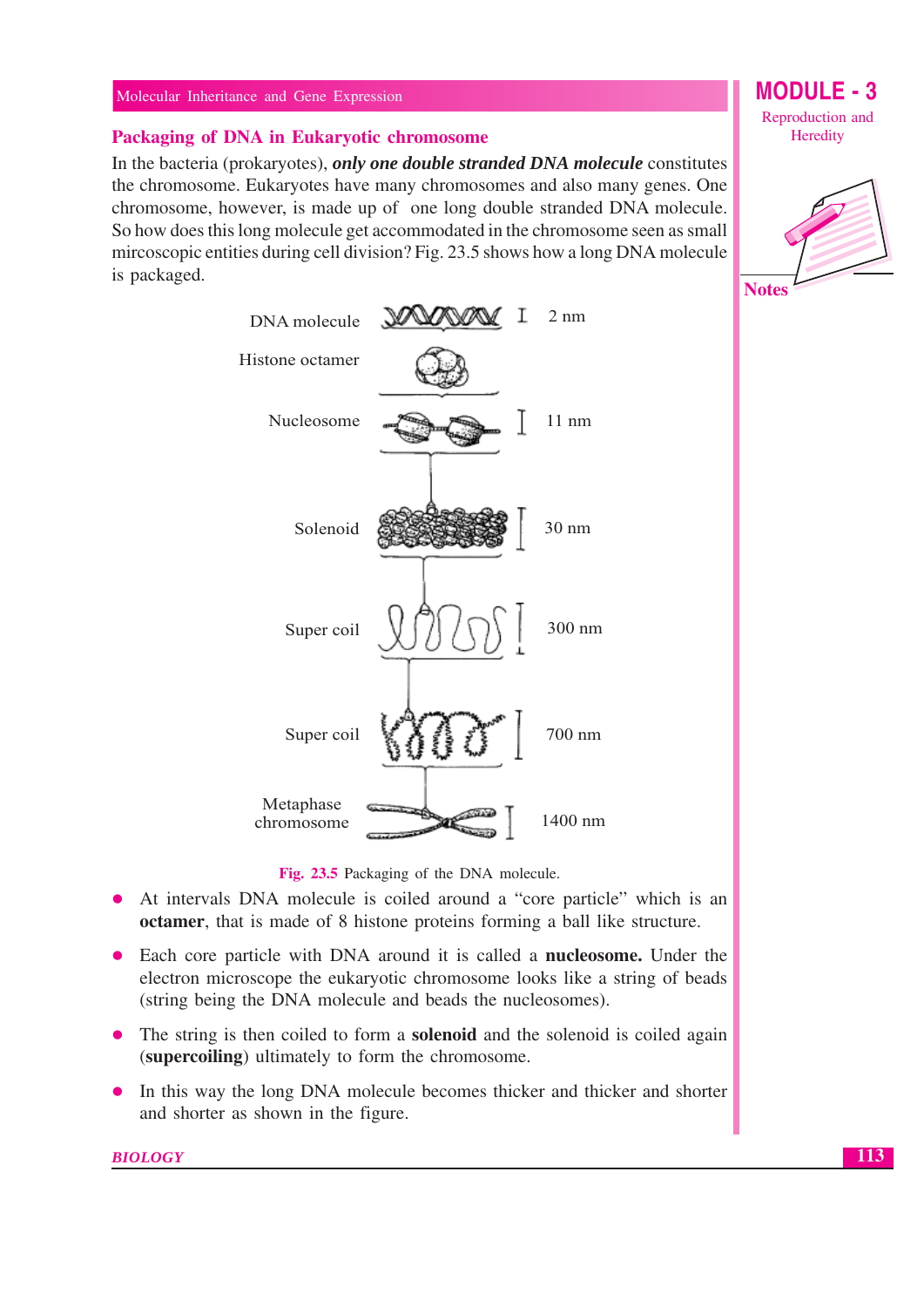## **MODULE - 3** Reproduction and

Heredity



**Notes** 

## 23.4 RNA OR RIBONUCLEIC ACID

Apart from DNA, RNA or Ribonucleic acid is the other important nucleic acid present inside the cell. Table 23.1 gives the differences between DNA and RNA.

**Table 23.1 Differences between DNA and RNA** 

|    | <b>DNA</b>                                                               |    | <b>RNA</b>                                                                                                                   |
|----|--------------------------------------------------------------------------|----|------------------------------------------------------------------------------------------------------------------------------|
|    | <i>Double</i> stranded molecule                                          |    | Single stranded molecule                                                                                                     |
| 2. | Contains deoxyribose sugar                                               | 2. | contains ribose sugar.                                                                                                       |
| 3. | Pyrimidine base complementary                                            | 3. | Pyrimiine base complementary                                                                                                 |
|    | to Adenine is <b>Thymine</b>                                             |    | to adenine is Uracil No thymine in RNA                                                                                       |
|    | 4. DNA has only one function, that<br>is to bear hereditary in formation | 4. | Many species of RNA such as<br>mRNA, tRNA, rRNA with different<br>functions. RNA is the genetic material<br>in retroviruses. |
|    | DNA can duplicate on its own                                             | 5. | RNA is synthesized on a DNA template                                                                                         |

## **Functions of various type of RNA**

### mRNA or messenger RNA

mRNA or messenger RNA is transcribed in the nucleus to carry information for the protein to be synthesized, from DNA to site of protein synthesis in the cytoplasm.

mRNA is transcribed as a strand of complementary bases of one of the DNA strands and carries the information for the synthesis of a particular protein or polypeptide.

## **tRNA** or transfer RNA

tRNA or transfer RNA, also called soluble RNA has a clover leaf structure (Fig. 23.6) with loops. One loop recognises the ribosome, the top loop has an 'anticodon' to recognise the codon (triplet nucleotide sequence coding for an amino acids) on mRNA. tRNA "transfers" the amino acids to their respective positions during synthesis of protein.

There are many t-RNAs which differ in their anticodon. Each tRNA is specific for an amino acid and can carry that amino acid to the ribosome during protein synthesis.

The 3' end of every t RNA ends in the bases CCA and the 5' end of the tRNA end in G. Amino acid is carried at 5' end.

tRNA contains unusual bases like inosine, dihydrouridine etc.

## **rRNA** or ribosomal RNA

rRNA is a component of ribosome which are ribonucleoprotein particles containing RNA and proteins. rRNA is synthesized from the information in ribosomal genes in a chromosome. rRNA has a role in protein synthesis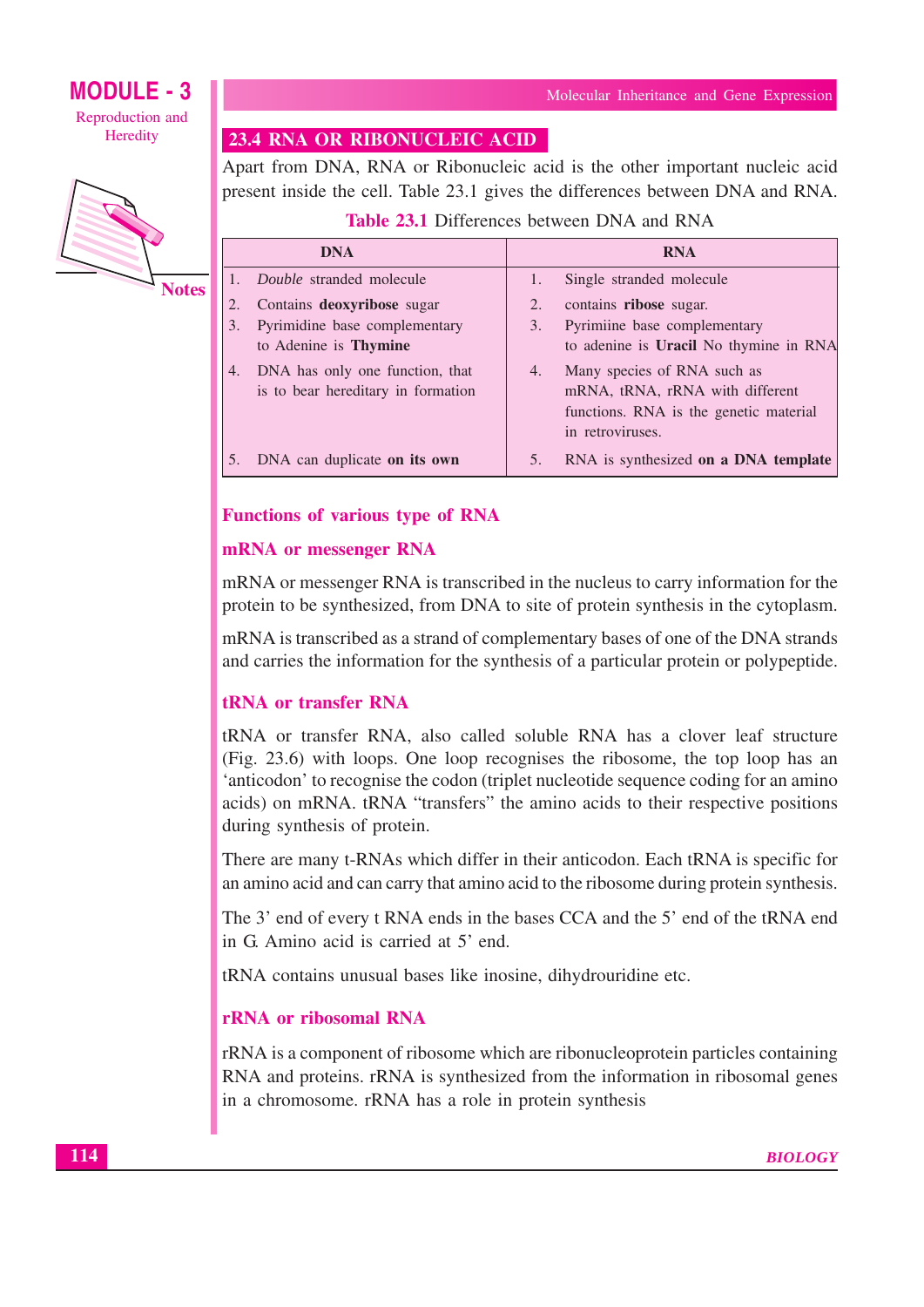

**MODULE - 3** Reproduction and Heredity



Fig. 23.6 RNA showing anti codon and codon pairing.

### 23.5 MECHANISMS OF DNA TRANSFER IN BACTERIA

Bacteria are prokaryotes and possess a single DNA molecule as their single chromosome. The DNA molecule is double stranded and helically coiled. Among bacteria, genes may be transferred from one bacterium to the other. DNA transfer or gene transfer can occur among bacteria by any one of the three processes, 1. Conjugation, 2. Transformation and 3. Transduction

#### Conjugation

Two bacteria may come together for **conjugation**. In conjugation, a plasmid containing a few genes passes from one bacterium into the other. The transfer (also called horizontal gene transfer) may also happen through a break in the single strand of the chromosome of **donor bacterium** and then that broken one strand is transferred to the **recipient bacterium**. The single strand left behind in the donor as well as the single strand donated to the recipient cell then become double stranded by adding a strand with complementary bases. The transferred DNA gets integrated into recipient chromosome. This is called **recombination.** Conjugation occurs between two strains of bacteria F<sup>+</sup> and F<sup>-</sup>. The transferred DNA is from F<sup>+</sup> called F factor. Since F factor from  $F^+$  is integrated into bacterial chromosome, there is high frequency of recombination, hence the strain is now known as H fr strain.

#### **Transformation**

Recall from the earlier part of this lesson (21.2) that DNA from one bacterium may integrate into DNA of another bacterium as in case of *Streptococcus pneumoniae*. Transformation is defined as the ability of extracellular DNA to enter a bacterial cell and recombine with the bacterial genome. The bacterial genome acquires new properties on account of the foreign DNA that had entered.

#### **Transduction**

Transduction refers to transfer of DNA from one bacterial cell into another bacterium through the agency of a virus (bacteriophage). A phage may undergo **lysogeny**, that

#### **BIOLOGY**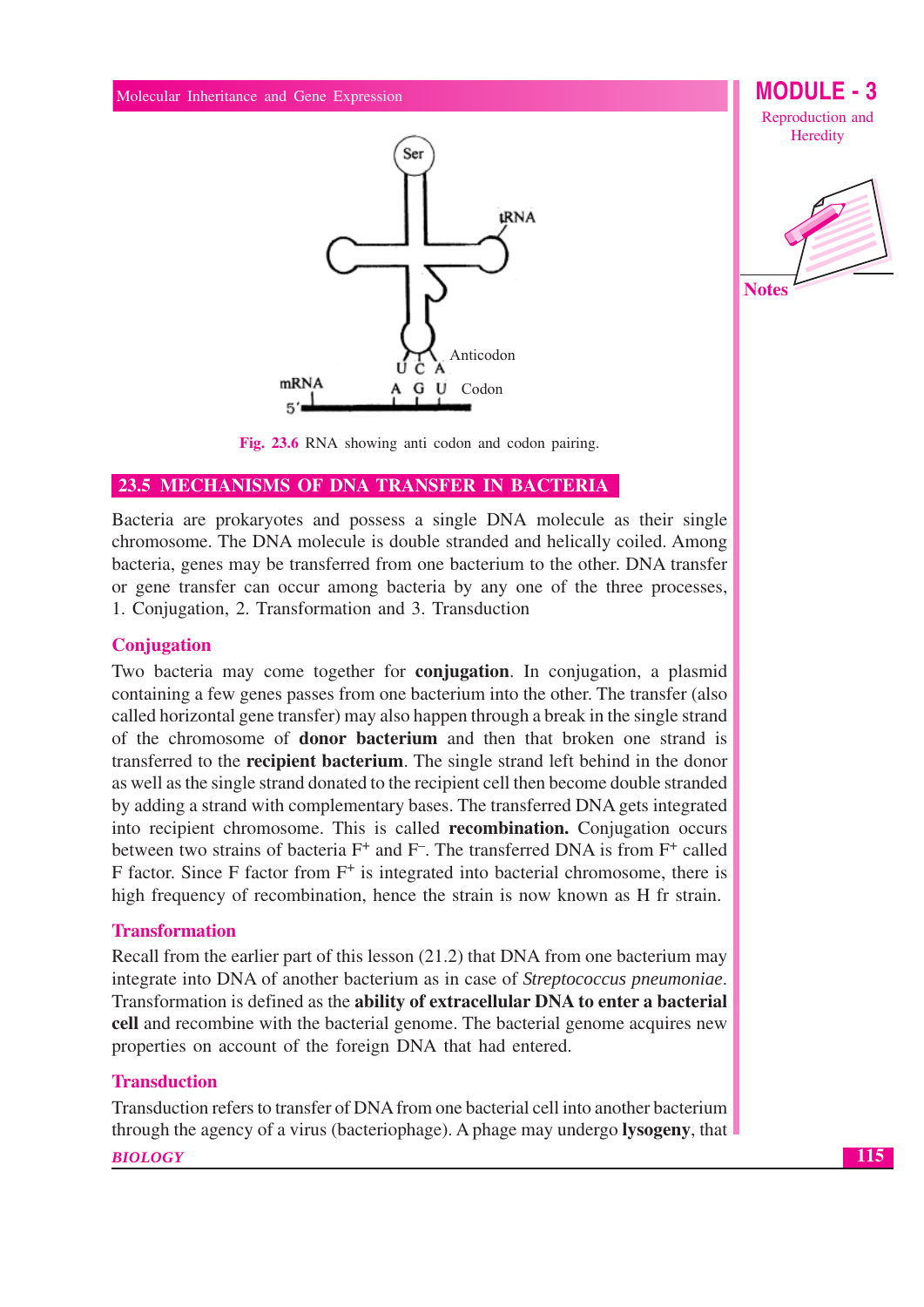

**Notes** 

is the virus enters the bacterium and divides along with bacterial genome. So a number of viral particles can form. Meanwhile viral DNA integrates and becomes part of bacterial DNA which is now a new **recombinant DNA**. Sometimes the viral genome may become independent and carry host bacterial genes to another new host bacterium and recombine into its genome. This process of gene transfer is called transduction.

## **INTEXT QUESTIONS 23.1**

- 1. Expand the abbreviation DNA.
- 2. Name the scientists who confirmed that DNA was the genetic material in bacterial transformation.

- 3. Name the sugar and the nitrogenous bases found in DNA
	-

### **23.6 DNA REPLICATION**

DNA duplicates itself with complete fidelity for passing on genetic information to the next generation of cells. Replication may thus be defined as a mechanism for transmission of genetic information generation after generation.

You have learnt in the lesson on 'cell' that the cell passes through the cell cycle and DNA replication or DNA duplication takes place during S-phase.

#### **Mechanism of replicaiton**

Replication occurs through the following steps :

1. Unwinding of DNA double helix

The two strands of the replicating DNA molecule separate by the action of the enzyme Helicase. Topoisomerase enzyme keeps it open. The opened part is the replicaiton fork as shown in Fig. 23.7a.





#### 2. Synthesis of the primer

Primer is a short RNA molecule of about 5 to 10 bases. It is formed in the presence of the enzyme **primase**. The primer provides a 3'-OH group for attachment of the new DNA strand.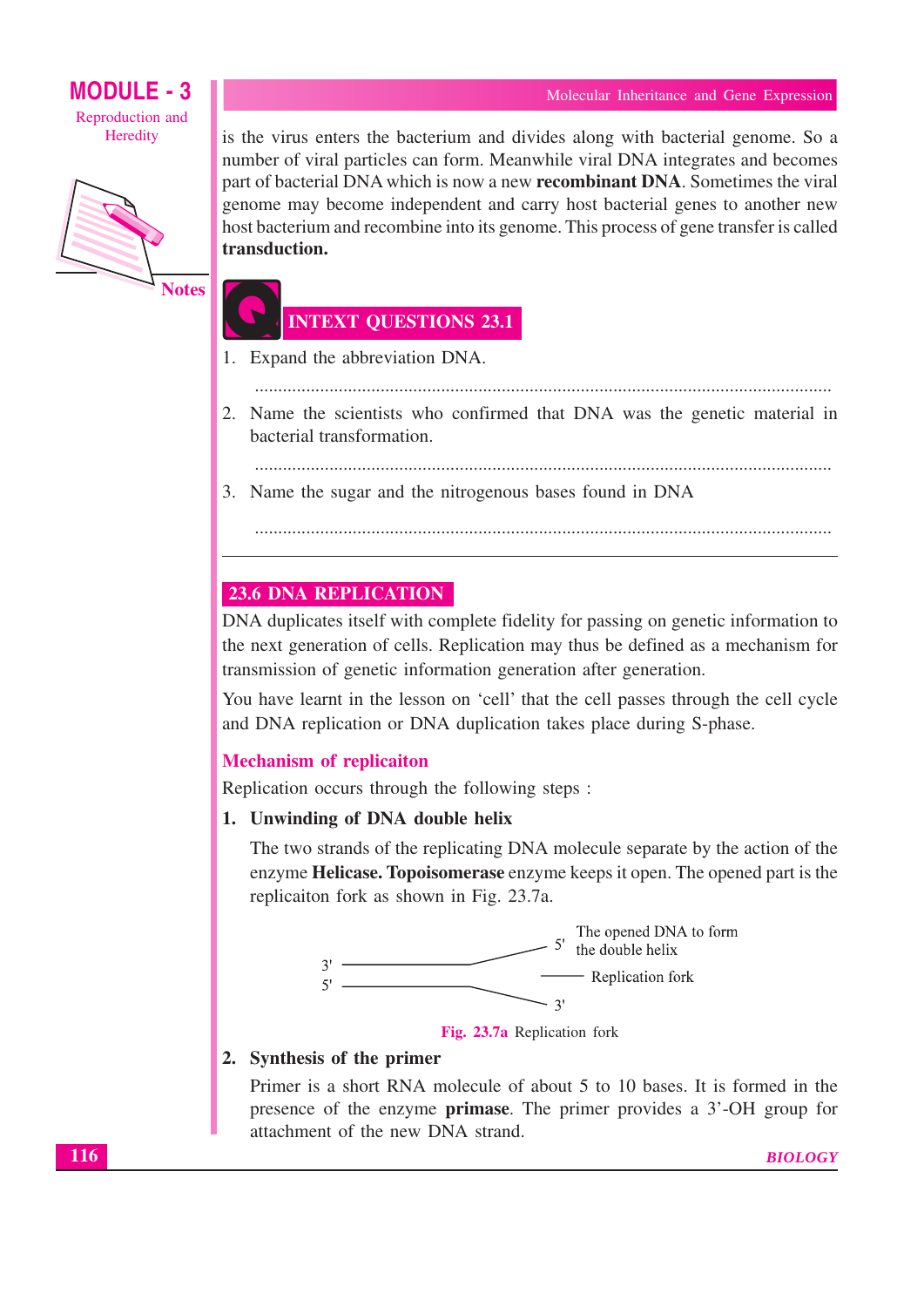#### 3. Synthesis of new DNA strand

The opened strands of DNA form the template. New strands complementary to template get synthesized. At the replication fork, a new DNA strand begins to synthesise, attaching itself to the primer, in the presence of the enzyme DNA **polymerase.** It begins synthesis from its 5' end and a DNA strand complementary to one of the unwound parental DNA strand gets synthesized. The new strand of DNA continues to be synthesized uninterrupted and is termed as the leading strand.

#### Synthesis of the other new DNA strand

DNA synthesis always takes place along 5' to 3' direction. Therefore, the other new DNA strand gets synthesised in the direction opposite to the leading strand. This new strand called **Lagging strand** builds up in small pieces as shown in the figure, in the presence of enzyme DNA polymerase. Thus, the synthesis of the lagging strand is **discontinuous** (Fig. 23.7b). The new pieces of DNA are termed **Okazaki** fragments. In the presence of the enzyme ligase and the energy source ATP, the okazaki pieces get joined together to form a DNA strand





- DNA replication is remarkably accurate so that the parental DNA molecule gets an exact duplicate copy. Any mistake gets chipped and repaired. This is at the end of DNA replication and is called DNA proof reading.
- After DNA replication, two identical DNA molecules are formed which are identical to the parent molecule.
- DNA replication is thus **semidiscontinuous**, that is, one strand of the new DNA molecule builds up continuously and the other in pieces.
- DNA replication is **semiconservative**, since in the two new molecules formed, one parental strand is conserved and the other strand is newly synthesised The semiconservative mode of DNA replication was experimentally proven by Messelson and Stahl.



1. In which direction does DNA polymerase proceed to catalyse DNA replicaiton 5' to 3' or 3' to 5'?

MODULE - 3 Reproduction and Heredity

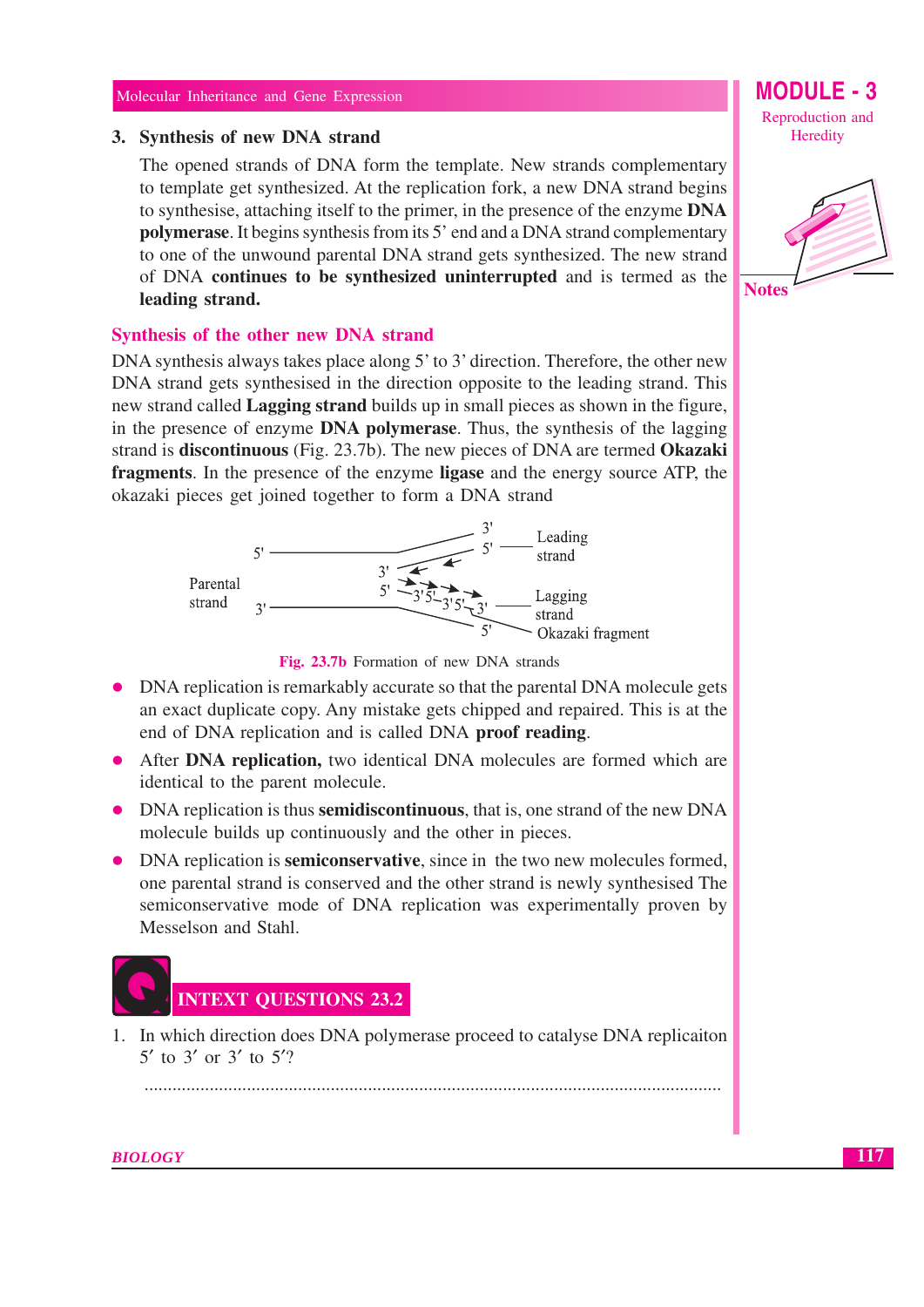**MODULE - 3** Reproduction and Heredity



3. Name the four enzymes needed for DNA replication.

4. Which enzyme joins the okazaki pieces to form a complete DNA strand?

2. What is a primer ................ a DNA molecule or an RNA molecule?

## **23.7 GENES AND PROTEIN SYNTHESIS**

The genes of an individual is the **genotype**, and the expression of genes results in the **phenotype**. This you have already learnt in the previous lesson. There are different structural proteins e.g. Haemoglobin in blood, enzymes e.g. pepsin, almost all of which are proteins. There are **carrier proteins** in the cell membrane about which you have learnt in lesson 1, on cell. So there are various proteins and the information for the formation of these proteins is present in the genes, which you know are sequences of bases in the DNA molecule.

For the study of protein synthesis you have to first understand the following

- 1. Central dogma
- 2. Genetic code

## 23.7.1 Central Dogma

Genes are in the nucleus and proteins are synthesised in the cytoplasm of the cell. The transfer of information from genes to the site of protein synthesis constitutes the Central Dogma. The central dogma operates in the following sequence. Information flows from DNA (particular gene) to the particular protein through RNA.

DNA Transcription RNA Translation Protein

For protein synthesis, first the information coded in DNA is copied as a complementary messenger RNA molecule. This is termed as **Transcription**. Messenger RNA carrying information moves out of nucleus into the cytoplasm, attaches to the ribosomes to translate the information in the form of a protein. This is termed **Translation** as shown

In retroviruses, the genetic material is RNA. Therefore, during protein synthesis it is first 'transcribed into a DNA molecule in the presence of the enzyme Reverse **Transcriptase** and then the path of central dogma is followed as shown below.

$$
RNA \xrightarrow{Reverse} DNA \longrightarrow mRNA \longrightarrow
$$
Protein  
\n(genetic material  
\nof retrovirus)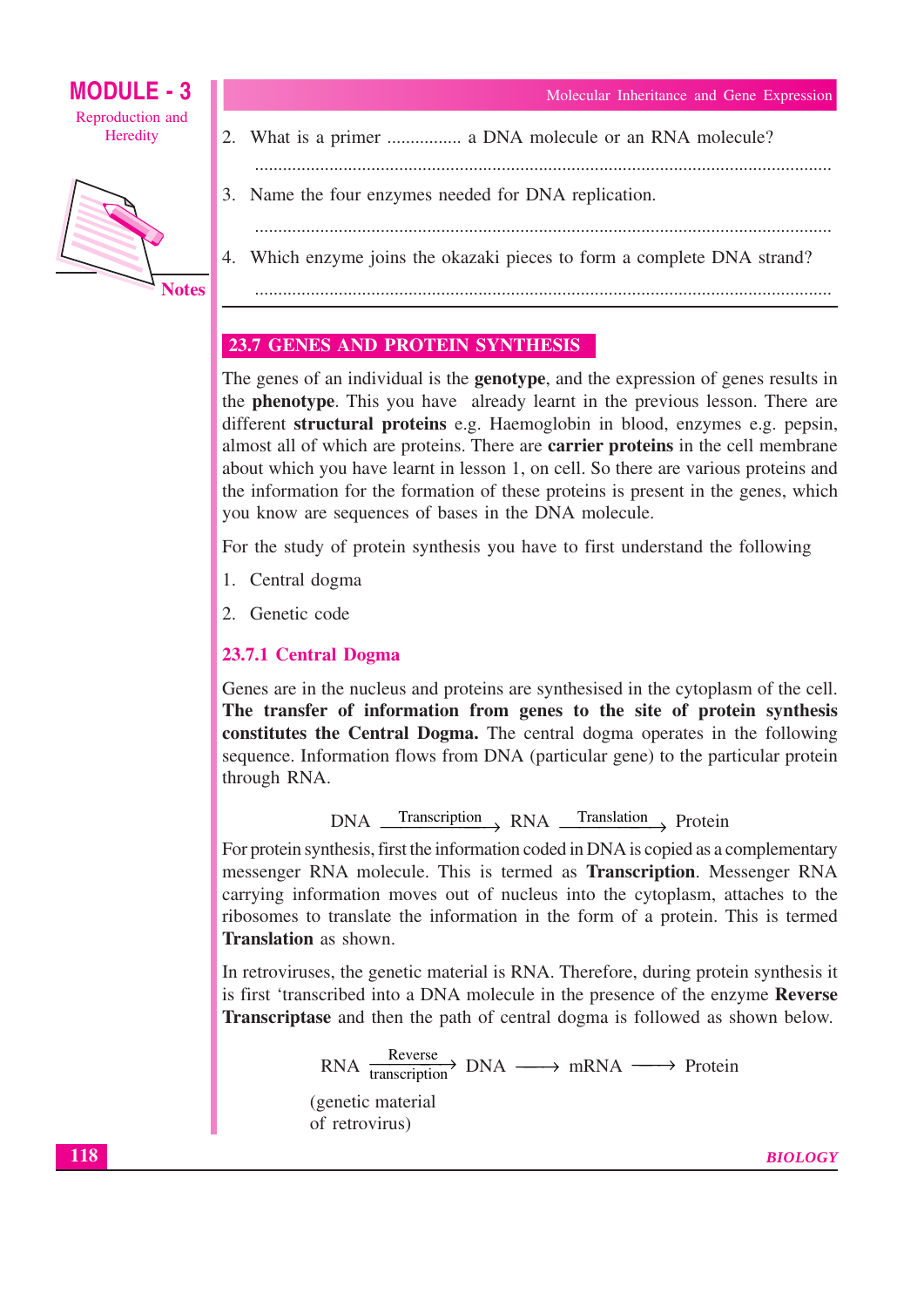## 23.7.2 Genetic Code

The information for the synthesis of proteins is present in the DNA in a sequence of nucleotides. This coded information was discovered by Nirenberg, Mathais and Ochoa.

The genetic code refers to the information in DNA responsible for the amino acid sequence of a particular protein to be synthesised. The information is coded as sequence of nitrogen bases in the DNA molecule. The particular gene or fragment of DNA which carries the code for synthesis of a complete polypeptide (protein) is termed a **cistron**.

The genetic code has the following characteristics:

- 1. Genetic code is a **triplet** code. This means that sequence of 3 bases called **codon** has the information of a particular amino acid. The sequence of codons determine the sequence of amino acids in a protein.
- 2. Genetic code is **unambiguous**, that is a particular codon can code for only one amino acid.
- 3. Genetic code is **commaless** and **non-overlapping**. This means that it is read continuously from beginning to end.
- 4. Genetic code is **degenerate**. There are 20 amino acids only that form the various proteins of living beings. But if 3 out of 4 nucleotides (each containing one of the four bases) form a codon, there can be  $4^3 = 64$  codons. Hence more than one codon codes for a particular amino acid that is, the code is degenerate. In fact as you can see from the table 23.1 first two bases of the codons for the same amino acid are common and the third one changes or wobbles. This is called Wobble hypothesis.
- 5. The genetic code is read on the transcribed mRNA during protein synthesis.
- 6. AUG codon, codes for Methionine and is the **initiation** codon as it is the first one to be transcribed from a cistron.
- 7. UAA, UAG and UGA are stop codons and anticodons of one of these three codons is present at the end of every cistron to terminate protein synthesis.
- 8. Genetic code is universal and common for almost all organisms on earth. (Table 23.1).

## 23.7.3 Transcription in Prokaryotes (Bacteria)

The flow of genetic information from cistronic DNA to mRNA is called Transcription. It occurs in the following stepsMODULE -  $3$ Reproduction and Heredity

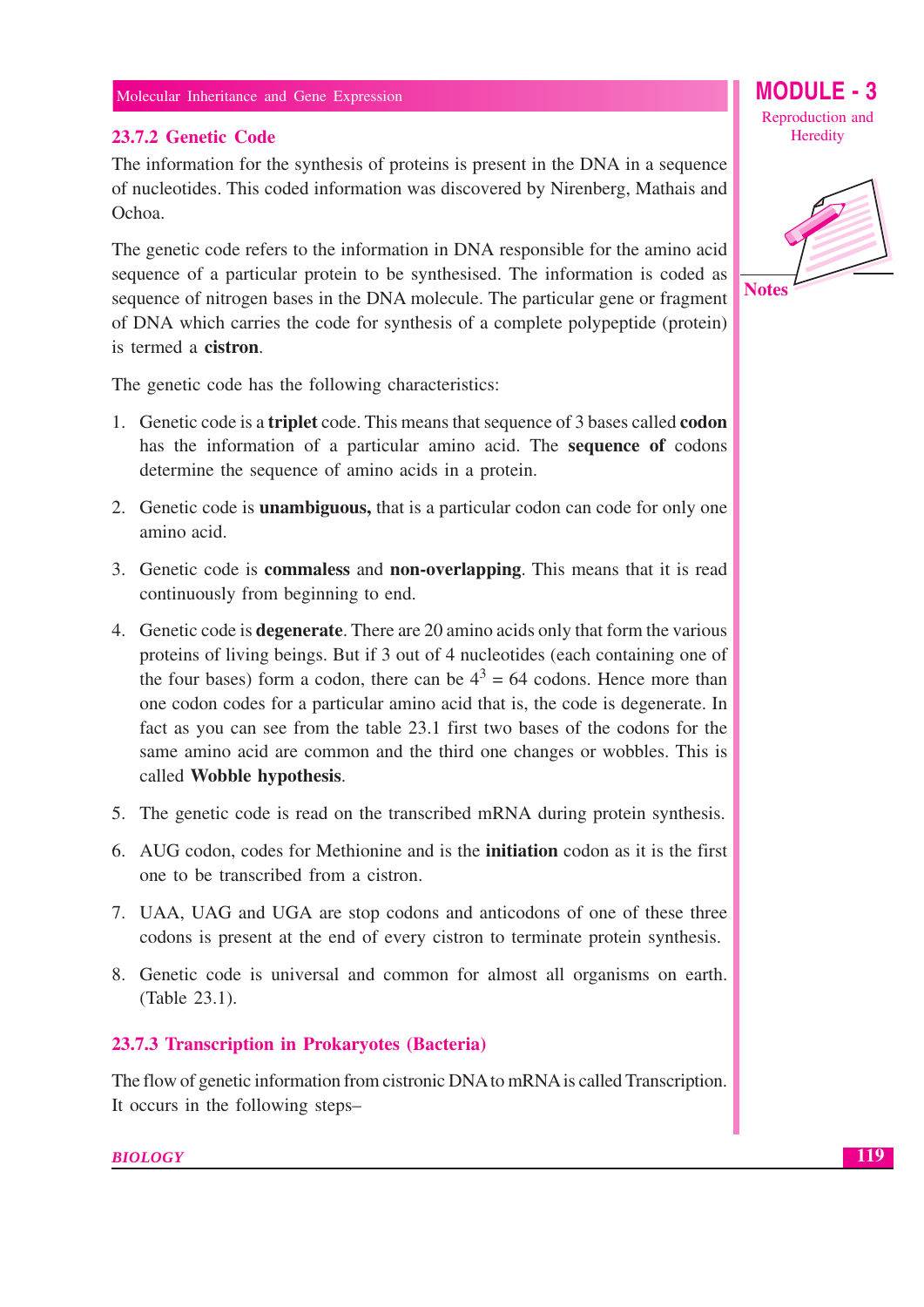

- 1. Cistronic DNA which carries the information for the protein to be synthesised unwinds in the presence of enzymes helicase and topoisomerase.
- 2. RNA polymerase begins to catalyse synthesis of mRNA signalled by a protein called sigma factor.
- 3. mRNA is synthesised complementary to cistronic DNA and a Rho factor signals RNA polymerase to complete transcription.
- 4. The strand of DNA which bears the code for transcription of the specific protein is called sense strand of DNA opposed to the antisense strand which is not transcribed. (Fig 23.8)



Fig. 23.8 Transcription in prokaryotes

In Eukaryotes a large molecule of RNA called hn RNA is synthesised in the nucleus when its sense strand is exposed. Catalysed by enzyme RNA polymerase, hn RNA is processed to form mRNA which gets a cap at 5' end and a poly A tail, before leaving the nucleus.

## **Processsing of mRNA**

hnRNA is large because eukaryotic genes contain coding sequences called exons and non coding sequences called introns (I) in between exons. Both introns and exons (E) are transcribed in mRNA. During processing of mRNA, introns are cut off and exons join to form mRNA.

- A nucleoside (recall from section 23.3) called methyl guanosine comes and attaches at the 5' end of mRNA. This is called capping.
- A small piece of RNA having only nucleotides containing the base Adenine is  $\bullet$ attached at the 3' end. This is called the poly A tail.
- The m RNA with cap and tail moves out of the pores in the nuclear membrane.  $\bullet$

The process of formation of functional mRNA from hnRNA is termed RNA processing  $(Figs. 23.9)$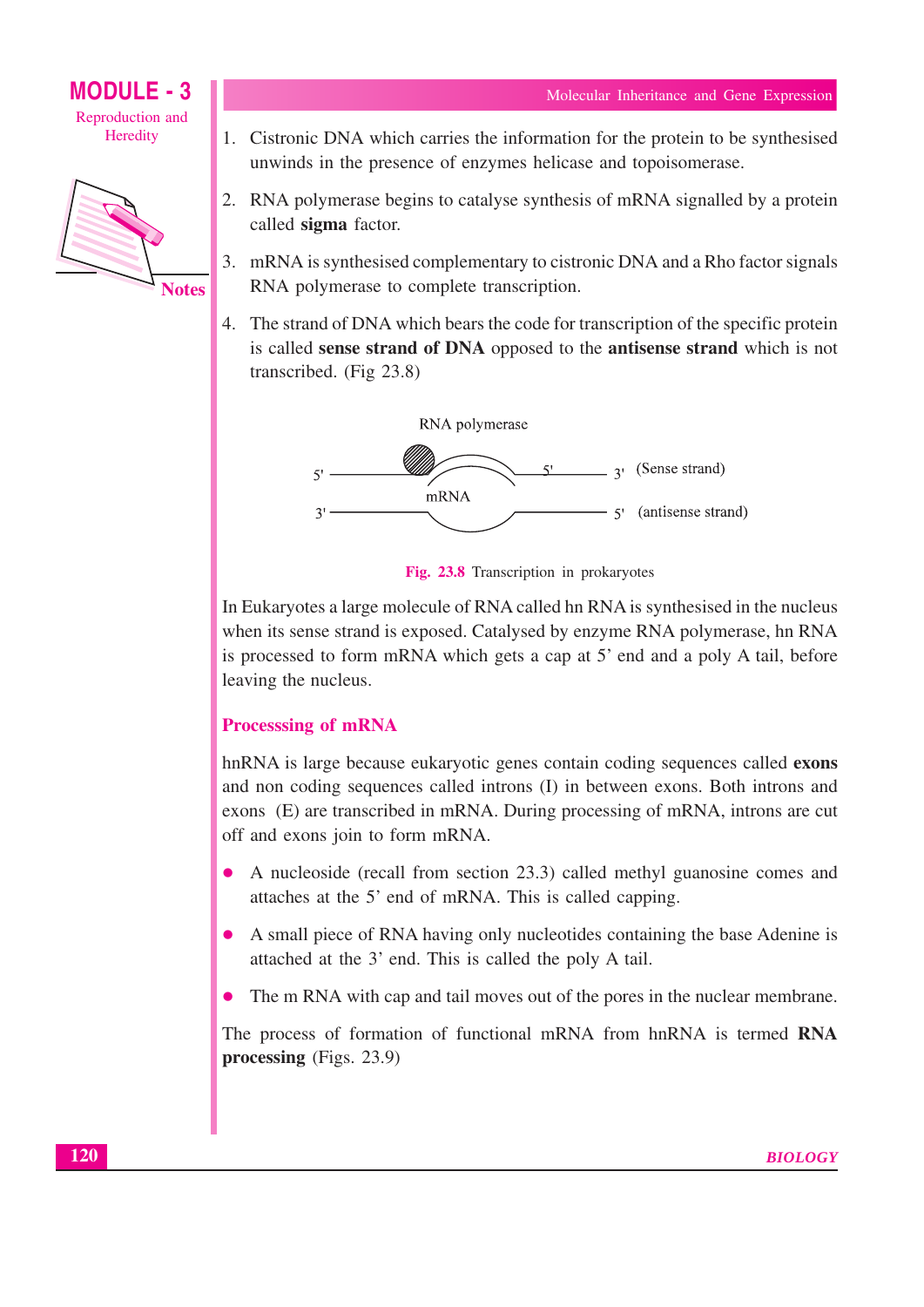

**MODULE - 3** Reproduction and Heredity





#### 23.7.4 Translation

A series of events follows transcription in which the language of nucleotides transcribed (copied) in mRNA is **translated** into the language of amino acids to form a protein. These events are

- 1. Activation of amino acid
- 2. Formation of mRNA ribosome complex and chain initiation
- 3. Chain elongation
- 4. Chain termination

#### **Activation of amino acid**

A specific t RNA attaches to specific amino acid in the presence of the enzyme amino acyl-tRNA synthetase in two steps given below. This requires energy

> Amino acid + ATP  $\frac{\text{aminoacyl}}{\text{tRNA synthetase}}$  a ~ AMP + Pi (Amino acyl (Inorganic adenvlate) phosphate)  $aa \sim AMP + tRNA$   $\frac{\text{aminoacyl}}{\text{tRNA}$  synthetase  $\rightarrow$ aa ~ tRNA + AMP (Amino acid attached to its tRNA)

Formation of mRNA ribosome complex and chain initiation

mRNA binds to small ribosomal subunit  $\bullet$ 

#### **BIOLOGY**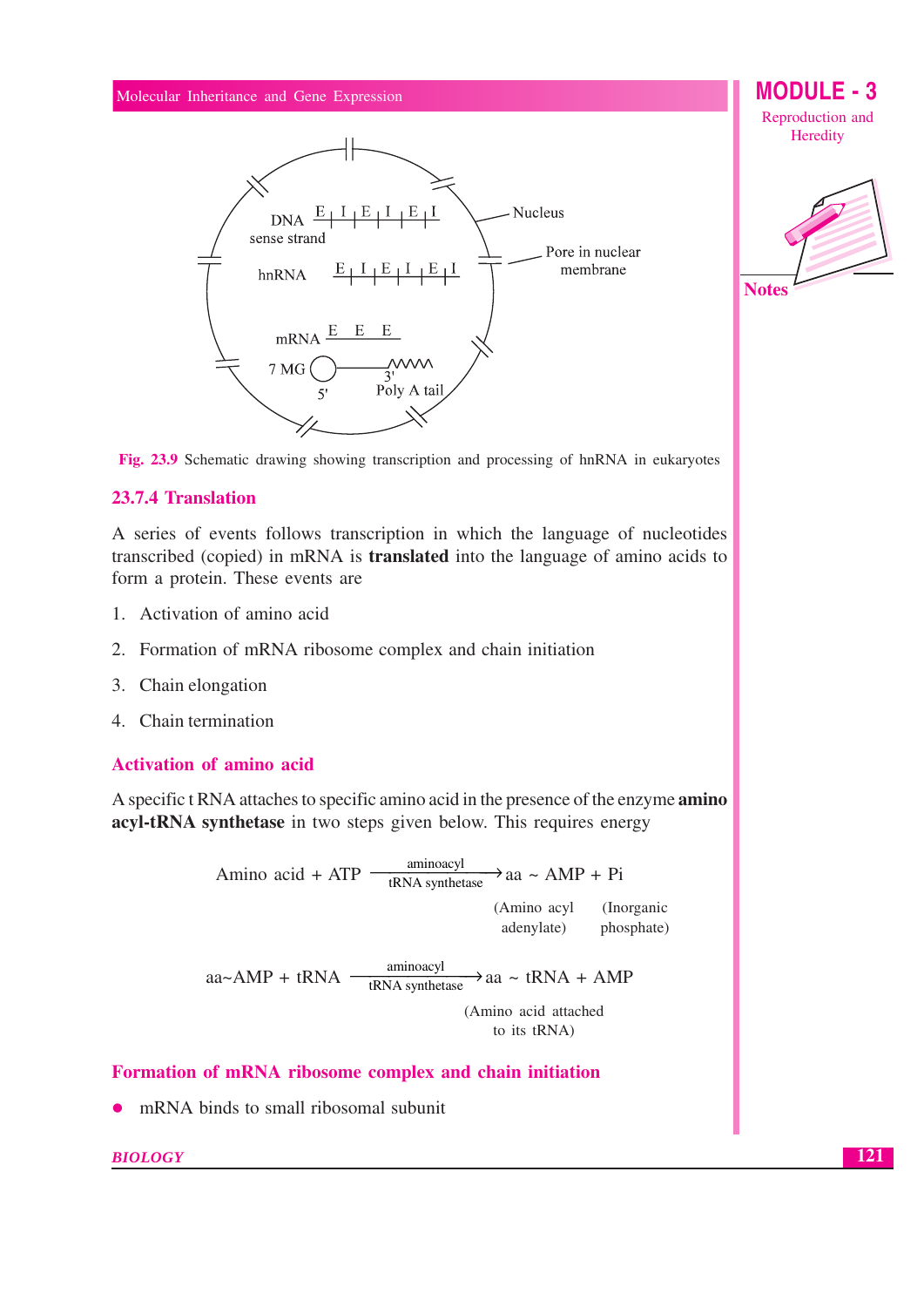



Larger subunit of ribosome attaches to complete the ribosome.

- The mRNA ribosomal complex contains two codons so that at a time two amino acids can be accommodated in the ribosome.
- In the presence of some proteins called **initiation factors** methionine (an amino acid is carried to the mRNA ribosome complex and enters at the A site in the large subunit of ribosome. Recall that tRNA has an **anticodon** a sequence of three bases complementary to the codon for methionine.

#### **Chain elongation**

The second amino acid is carried by its tRNA to the ribosome according to the second codon on at the P site in large ribosomal unit. Peptidyl transferase enzyme then helps to establish a bond between the first two amino acids. The first amino acid loses its tRNA which moves out. Ribosome then moves over the m-RNA towards 3' end. The dipeptide made of the two amino acids shifts towards 5' end such that the second amino acid occupies the A site with methionine attahed to it. The third amino acid then enters through P site carried by its tRNA according to third codon. In the presence of peptidyl transferase, a peptide bond is formed between second and third amino acids and tRNA of second amino acid becomes free. In this way the peptide chain is synthesized. (Fig. 23.10).





#### **Polysome assembly**  $\bullet$

When mRNA has shifted ahead such that about ten amino acid long peptide is synthesised, a second ribosome attaches to form ribosome mRNa complex. Thus at one point of time a number of ribosomes are seen attached to mRNA one molecule of the polypeptide continues synthesis in each ribosome till the termination codon is reached (Fig. 23.10).

#### **Chain termination**

When the stop codon on mRNA is reached, the polypeptide is synthesised. It leaves the ribosome and the ribosome dissociates into its two subunits.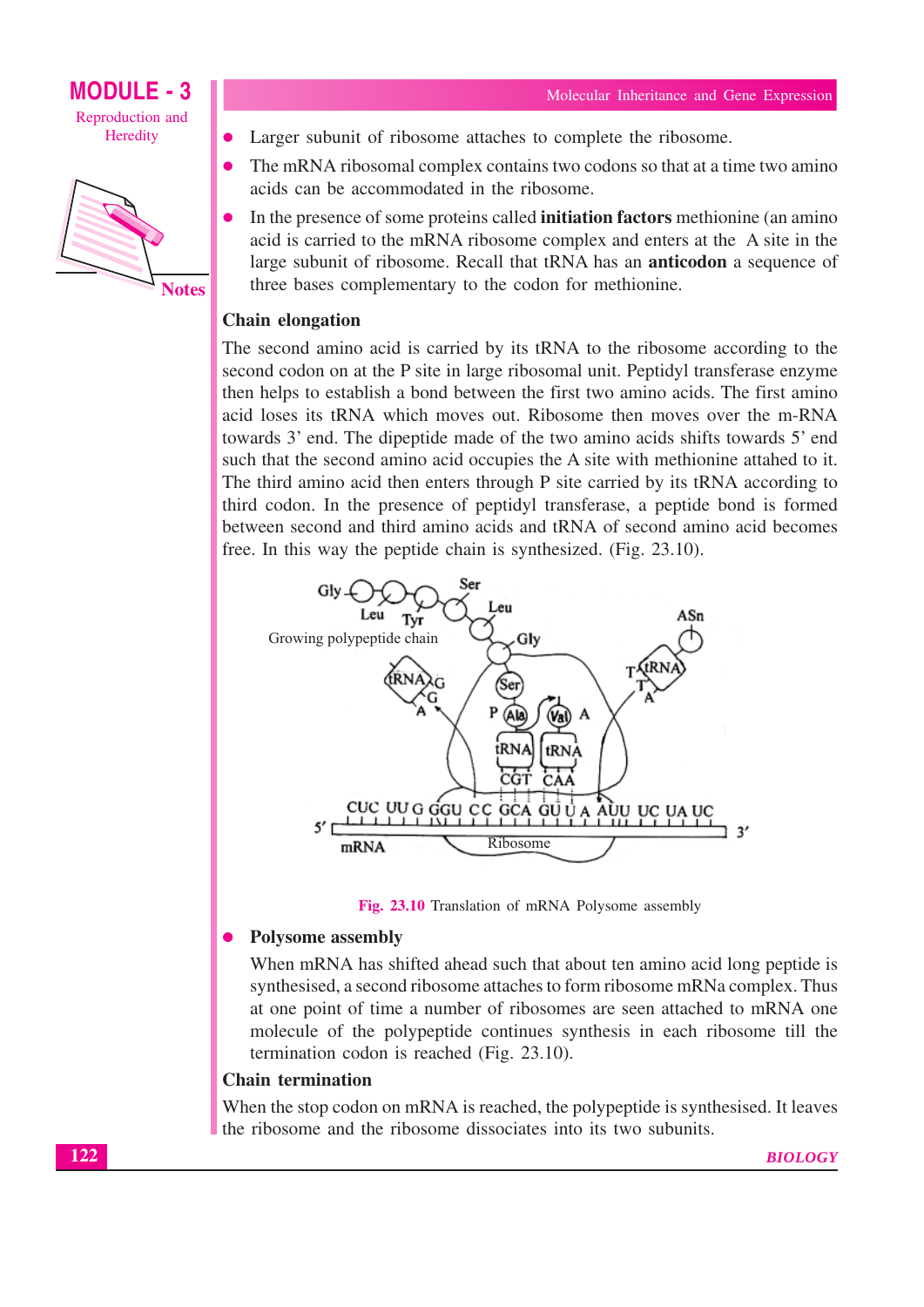

## **INTEXT QUESTIONS 23.3**

- 1. What is central dogma in molecular Biology?
- 2. Which molecule is synthesised during transcription?
- 

- 3. What is a codon? What is meant by 'code is degenerate'?
	-
- 4. Where in the cell does translation occur?
- 
- 5. Name the three types of RNA that participate in protein synthesis.
	-

### **23.8 HOUSE KEEPING GENES**

In multicellular organisms, all cells contain all genes but only those genes function which are required to be active. In other words the expression of genes is regulated by switching on and switching off genes when required.

Certain genes, however, bear the code for proteins needed in the cell all the time. These are the genes needed for survival and maintenance of the cells and need to be expressed all the time. Such genes which are expressed all the time in all cells are termed house keeping genes. Inducible genes are the genes which are switched on when a particular substance is present in the environment. **Repressible genes** are those which are shut off in the presence of a specific substance in the environment.

### **23.9 REGULATION OF GENE EXPRESSION**

In Prokaryotes, the Lac-operon is an excellent example of control of gene expression in prokaryotes (bacteria). It is an inducible system and is switched on in the presence of the substrate **lactose**. Enzymes for metabolising lactose are galactosidase, permease and transacetylase and genes that code for them get switched on. In the absence of lactose, they remain switched off.

Jacob and Monod received the Nobel prize for showing that bacterium *Escherichia coli* has a set of genes forming an "operon" which regulate expression of genes coding for enzymes needed to breakdown lactose. The operon includes certain genes lying close together on the chromosome next to the regulator gene i, and includes promoter gene p which RNA polymerase identifies at the time of transcription; operator gene, o which switches on structural genes z, y, a coding for the enzymes, Galactosidase, Permease and Transacetylase.



MODULE - 3

Reproduction and

**Notes**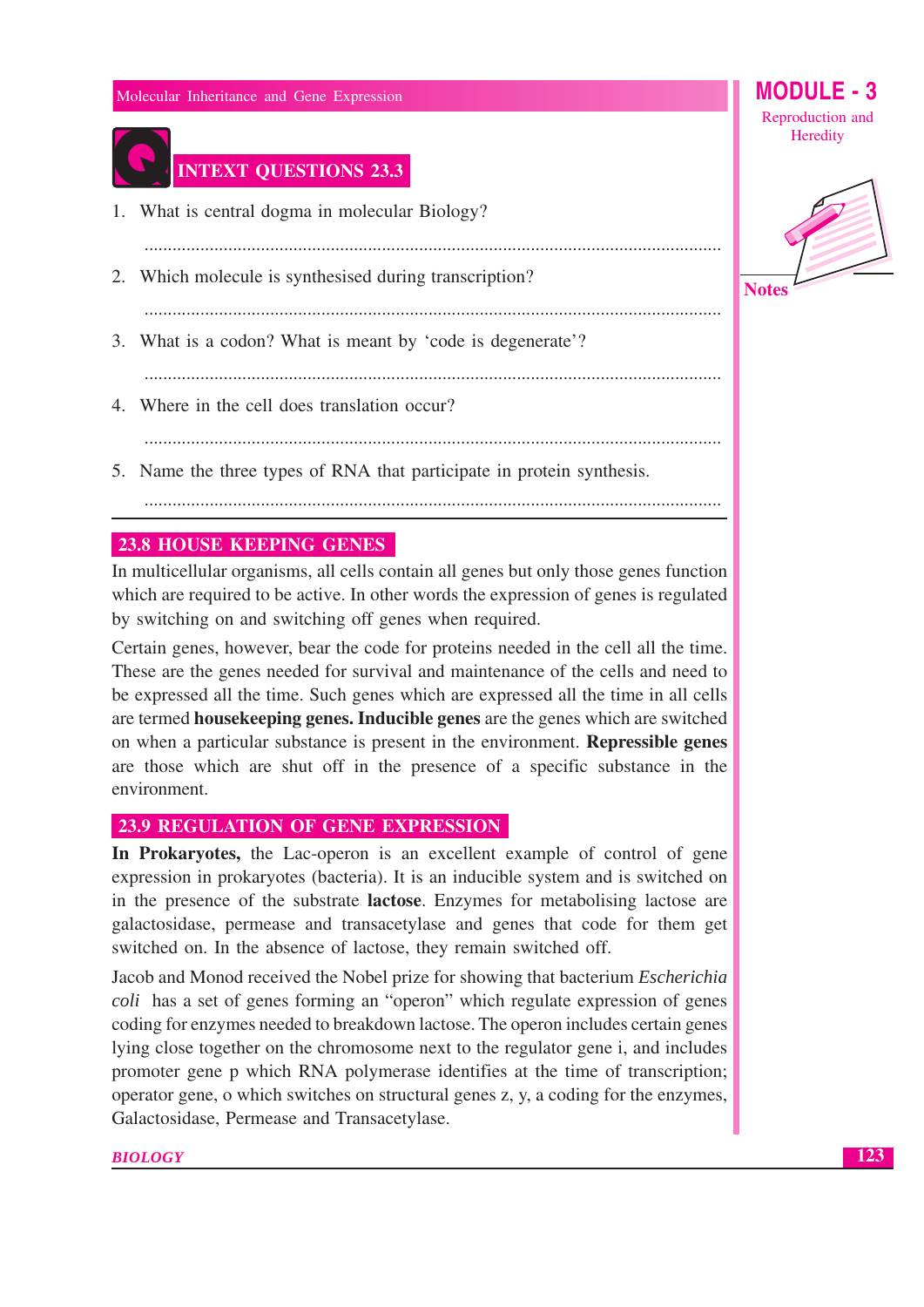

The working of the operon system is given in Fig. 23.11a-b.

#### In absence of the substrate lactose





Regulator protein blocks o, RNA polymerase cannot find p and z, y, a remain switched off.





Fig. 23.11b Lac operon switched on

Regulator protein is attracted to lactose, o site opens; RNA polymerase finds promoter; genes z, y, a switched on, transcription begins and the three enzymes are synthesized inside the cell.

The above is an example of inducible system. Repressible systems are also found in prokaryotes.

Gene regulation in eukaryotes is more complex, Gene expression can be regulated at level of transcription or processing of hnRNA into mRNA or at translation or post translation. (Fig. 23.12).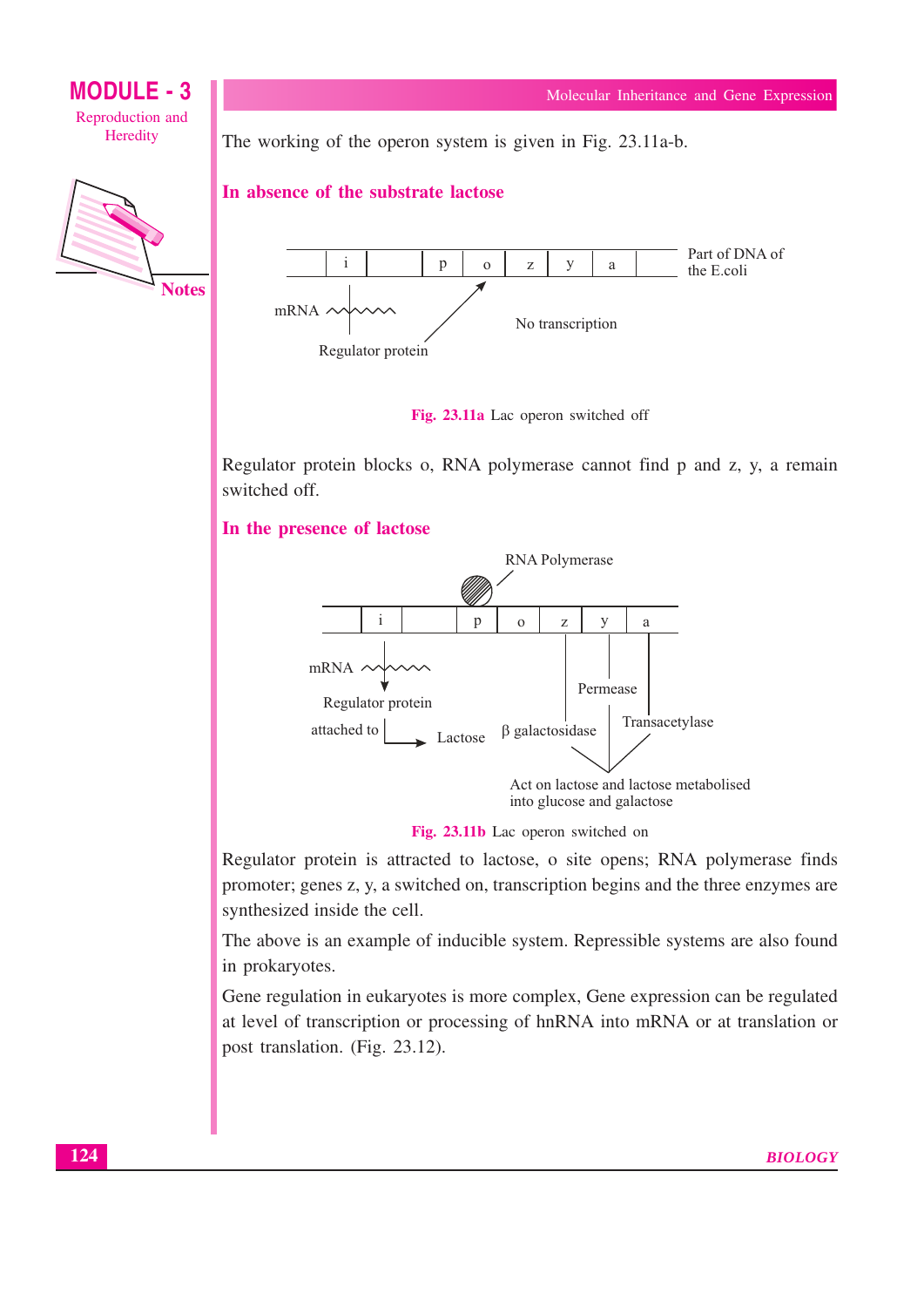





Fig. 23.12 Levels of gene control in eukaryotes

A heritable change in the structure, content and organization of the genetic material that can be passed down to the next generation is termed **mutation**. Mutation may occur in one gene when it is termed point mutation or may affect a number of genes on a part of chromosome when it is termed chromosomal mutation.

### **Chromosomal mutation**

Involves a number of genes. It is of two types, (1) Change in number of chromosomes and (2) Change in structure of chromosomes.

The number of chromosomes in individuals of a species is fixed. For example humans have  $2n = 46$  chromosomes. But sometimes one or more chromosomes may be lost or added and such a change in number is termed **Aneuploidy** when  $2n = 45$  or  $2n$  $=$  47 is found is an individual. Sometimes the whole set of chromosomes may be duplicated so that instead of 2n, an individual way possess 3n or 4n chromosomes. This is polyplocdy.

Chromosomal change in structure is also termed as **chromosomal aberration**. It is of four types 1. **Deletion**, in which a piece of a chromosome may be lost. 2. **Inversion**, a piece of a chromosome breaks off and rejoins in the reverse direction. 3. Duplication A part of the chromosome may get represented twice and 4. Translocation a piece from another chromosome may get attached.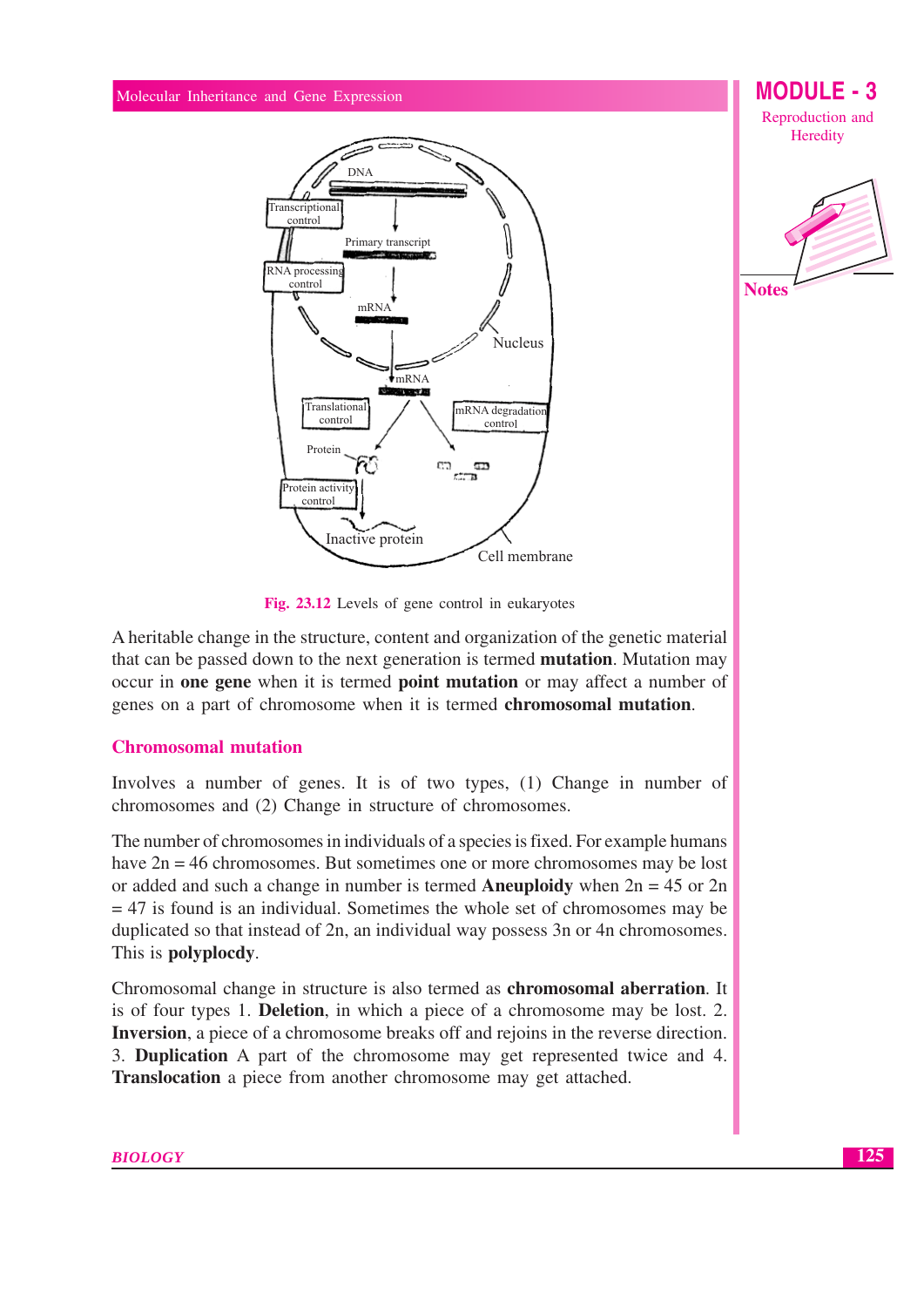## **MODULE - 3** Reproduction and





| <b>Genes mutation or Point Mutation</b> |  |
|-----------------------------------------|--|
|-----------------------------------------|--|

A change which affects only one gene is called gene mutation or point mutation. You already know that gene is a segment of DNA and is made of a sequence of nucleotides. Whenever one nucleotide is changed within a gene, it may cause a change in the phenotype.

Gene mutation is of the following types :

| 1. Transition   | : When a purine base is replaced by another purine base or<br>a pyrimidine base by another pyrimidine                                           |
|-----------------|-------------------------------------------------------------------------------------------------------------------------------------------------|
|                 | ATGCATGC - AGGC AGGC                                                                                                                            |
| 2. Transversion | : When a purine base is replaced by pyrimidine base and<br>similarly a pyrimidine base by a purine                                              |
|                 | ATGC ATGC $\longrightarrow$ ATGT ATGC                                                                                                           |
| 3. Frameshift   | : Sometimes due to loss or gain of one nucleotide the reading<br>frame of the genetic code for an entire protien changes                        |
|                 | CAT CAT CAT CAT — CAT ATC ATC ATC                                                                                                               |
|                 | when C gets lost after CAT                                                                                                                      |
| 4. Missense     | A change in the genetic code due to replacement of a<br>nucleotide (base) may give rise to a different protein e.g.<br>sickle cell haemoglobin. |
| 5. Nonsense     | : If a genetic code changes such that it becomes a stop codon<br>mid way, no protein is formed e.g.                                             |
|                 | $GAAGAAGAA \longrightarrow GAAUAAA$                                                                                                             |
|                 | synthesis stops as UAA in stop condon                                                                                                           |
| 6. Silent       | : When the changed nucleotide does not bring about any<br>phenotypic change because it also codes for same amino<br>acid.                       |

## **Mutagens**

Agents that cause mutation in the genetic material are called mutagens. Mutagens belong to two categories

- 1. Radiations : x-ray, UV rays,  $\alpha$  radiations.
- 2. Chemical : Mustard gas, Actinomycin D



- 1. Name the components of an operon.
	-
- 2. What is mutation? When is a mutation called a transition mutation?

**BIOLOGY**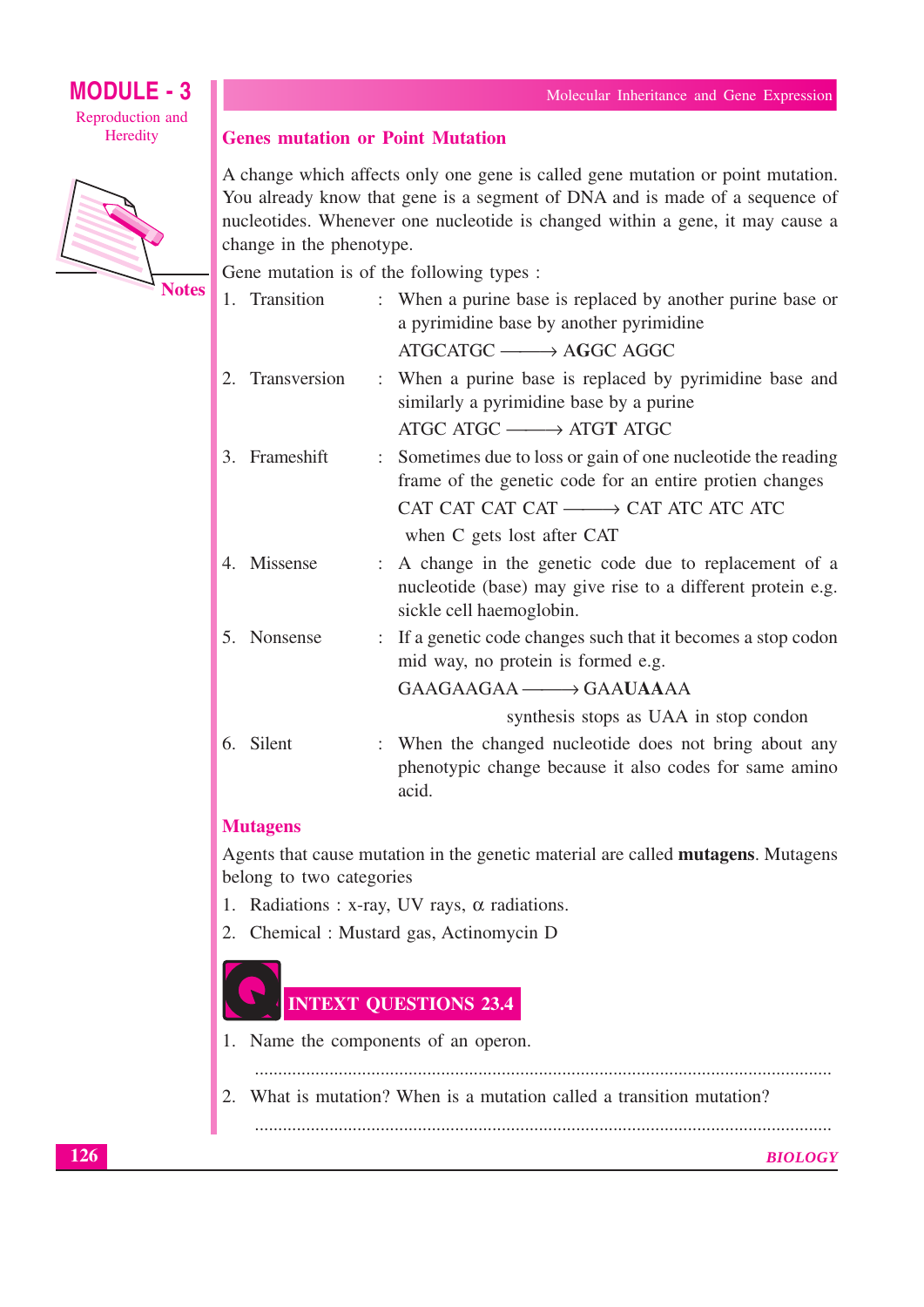- 3. Why is "silent mutation" called so?
	-
- 4. What are mutagens?
- 
- 5. Name a chemical which causes mutation in the heredity material.



- One gene was found to be responsible for the production of one enzyme, and this was called one gene one enzyme hypothesis.
- The transformation of the bacteria from harmless to virulent is termed bacterial transformation.
- DNA is a polynucleotide, made up of nucleotides. Each nucleotide consists of three subunits (i) deoxyribose sugar (ii) any one of 4 nitrogenous bases (Adenine, Guanine, Thymine and cytosine (iii) a phosphate group.
- RNA is the other important nucleic acid present inside the cell. RNA has pentose sugar ribose and base uracil instead of cytosine. Many species of RNA such as mRNA, tRNA, rRNA have different functions.
- Transformation means the ability of extracellular DNA to enter a bacterial cell and recombine with the bacterial genome.
- Transduction refers to transfer of DNA from one bacterial cell into another bacterium through the agency of a virus.
- Replication may be defined as a mechanism for transmission of genetic information generation after generation.
- The transfer of information from genes to the site of protein synthesis constitutes the central dogma.
- The information for genetic coded was discovered by Nirenberg, Mathair and Ochoa.
- The flow of genetic information from cistronic DNA to mRNA is called transcription.
- A single triplet (three bases) is called codon.
- Mutation is a sudden change in genes or chromosomes resulting in alteration of protien/phenotype.

**BIOLOGY** 

MODULE -  $3$ Reproduction and Heredity



**Notes**